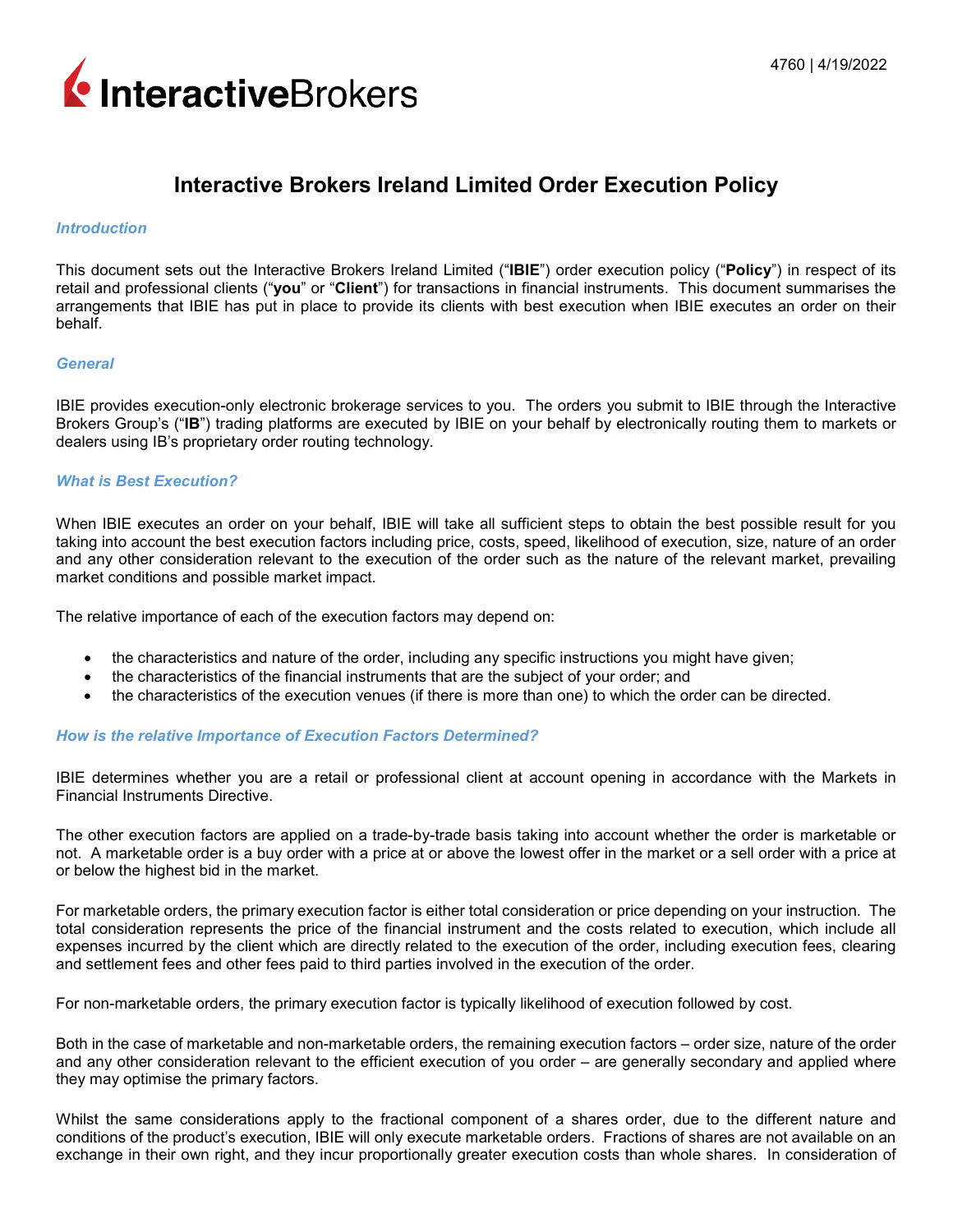such elements, the order will be initially routed to a limited number of venues selected based on execution factors aimed at favouring lower overall costs of execution over best price.

# *Order Execution Process*

When submitting an order through the IB trading platforms, you may choose smart order routing or provide specific instructions to directly route your orders to your chosen venue. Your orders may be filled in one or multiple market transactions across one or more execution venues. IBIE will deal fairly and in due turn with all orders received from its clients. To the extent it is reasonably practicable to do so, IBIE will deal with all orders in accordance with this Policy and its general terms and conditions.

# *Smart Order Routing*

IBIE offers smart order routing for products that are listed on more than one execution venue. SmartRouting is a proprietary computerised routing algorithm designed to optimise both speed and either price or total consideration, by continuously scanning the bids and offers at each of those competing execution venues and automatically routing orders directly to the best execution venues or dealer.

## *Approach to SmartRouting*

SmartRouting is premised upon the principle that an order is most likely to be executed at the optimal price, at the greatest speed and with the highest levels of accuracy and certainty of completion if that order is submitted via direct access to a fully automated market venue. Moreover, to the extent that an order is associated with a product listed on multiple market venues, smart order routing is achieved by constantly reviewing the bids and offers at each of those venues and by directing the order to the venue offering the best total consideration or the best price, if price has been selected as the primary execution factor.

For retail clients, the best possible result achievable for the client is determined by reference to the total consideration. Total consideration is the prioritised factor where the "Cost-Considered when Routing" functionality is active in the IB trading platforms, which is the default option unless the client selects "Price". Otherwise SmartRouting will direct the order to the venue providing the best price.

#### *Client Instructions*

Clients may provide specific client instructions for any given order. The IB trading platforms offer access to numerous order types, including both native (exchange-supported order type) and simulated (order type created by IB). The IB trading platforms also enable clients to provide order instructions with respect to pricing, timing, speed, price improvement and other advanced trading functions.

Where you provide specific instructions to route orders directly via the IB trading platforms to the order book of a particular venue of your choice, you should be aware that any specific instructions may prevent IBIE from taking the steps that IBIE has designed and implemented in this Policy to obtain the best execution. To the extent that IBIE is able to accommodate such requests, IBIE will give the specific instructions precedence over the SmartRouting process, this may result in a different outcome for the trade than that which solely relies on SmartRouting.

## Order Types and Algorithms

IB trading platforms provide you with the functionalities to choose your own order types based on the characteristics of the financial instrument, the characteristics of the order, and your own objectives and specific execution strategies.

IB trading platforms support over 60 order types and algorithms that allow you to tailor your orders to, among other things, include instructions concerning pricing or timing of orders or to speed execution, provide price improvement, limit risk, time the market and allow privacy. The information on order types and algorithms is made available on the IBIE website under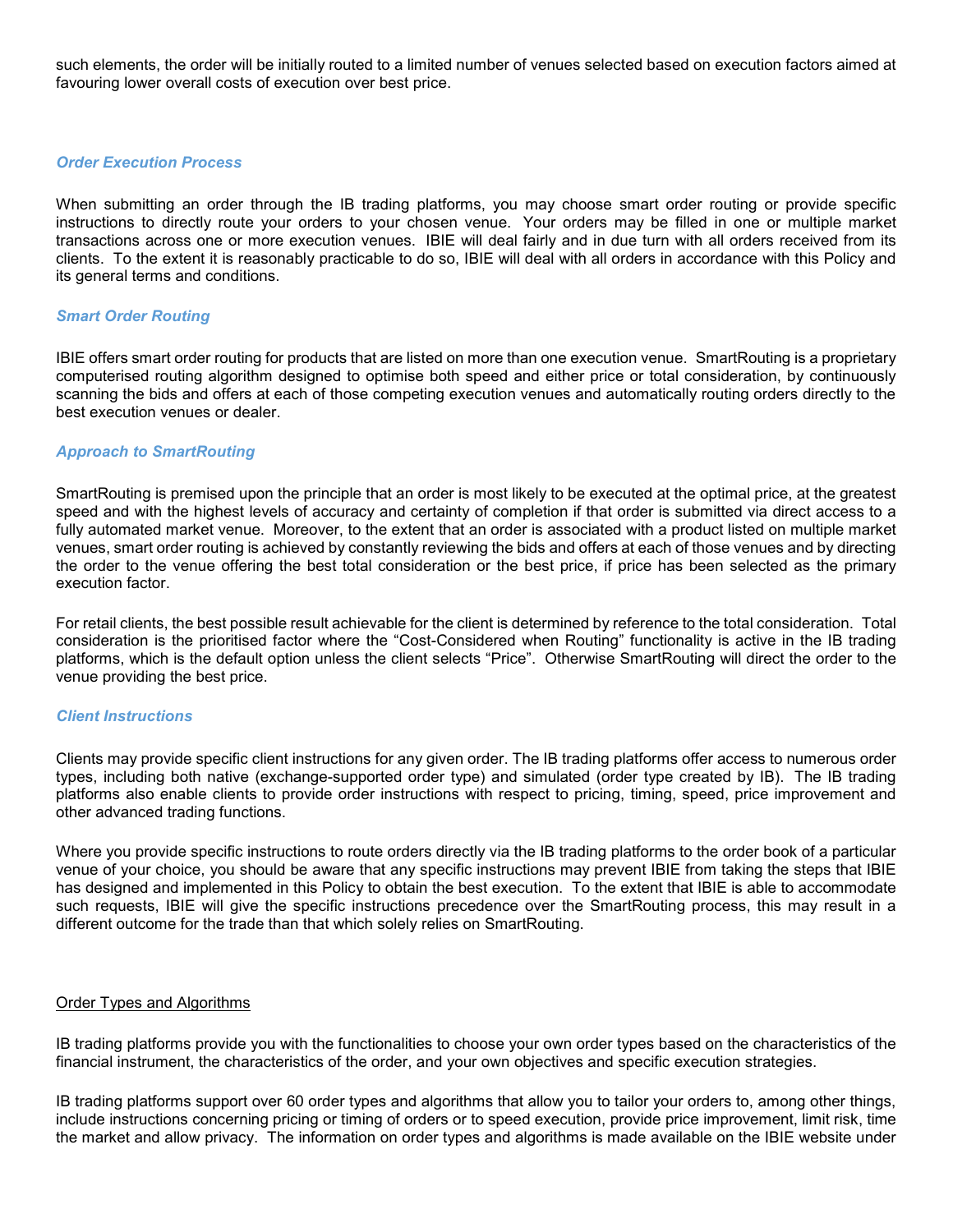the Technology menu option and then Order Types and Algos. You may find specific information on the order types and algorithms by sorting the order types and algorithms by product and/or category.

## Specifying a Venue

Each execution venue administers its own set of trading rules. Accordingly, if you decide not to select SmartRouting, you should be familiar with the various trading and order handling rules of those market venues to which you intend to direct route your orders. A complete listing of market venues along with website links is made available on the IBIE website under the Products menu option and then Exchange Listings.

Clients cannot direct the fractional component of a shares order to specific venues.

Where IBIE is a member of a trading venue, IBIE also executes orders on behalf of IBIE affiliates. The IBIE affiliates route their clients' orders to IBIE and IBIE executes these orders as venue-specific orders.

## *Execution Venues*

Our policy is to maintain a choice of venues and entities that are most likely to provide you with best execution on a consistent basis. IBIE considers a wide variety of execution venues and entities based upon the level of relevance the execution venues maintain within their particular region in addition to factors such as product breadth, liquidity, electronic access, costs and speed and likelihood of settlement.

IBIE periodically considers the emergence of new venues which are currently unavailable or changes to existing venues with respect to the product offerings, and takes into account the quarterly execution quality publications to compare possible competing venues. IBIE conducts trading venues review when there is a material change and at least annually.

The venues will typically fall into the classification of regulated markets, Multilateral Trading Facilities, systemic internalisers, and third-party investment firms, brokers and/or affiliates acting as a market maker or liquidity provider.

#### Third party brokers

Where we use a third party broker to execute transactions we retain an overarching best execution obligation, subject to the facts and circumstances surrounding the relevant market and the terms and instructions provided by you. We satisfy this obligation by undertaking due diligence to validate the adequacy of the third party broker's execution performance and connectivity and to ensure that there are satisfactory arrangements to ensure the confidentiality of our order flow and execution instructions.

# **Single Venue**

For certain financial instruments IBIE executes on a single venue or with a single liquidity provider, IBIE will consider periodically whether IBIE can reasonably expect that the execution venue or liquidity provider will enable us to obtain results for our clients that are at least as good as the results that we can reasonably expect from using alternative execution venues or dealer.

# **Over-the-Counter Trades Executed by IBIE**

When executing orders in Over-the-Counter ("**OTC**") products including bespoke products, you may utilise the information made available on the Trader Work Station to check the price of the underlying financial instrument used in the estimation of the price of the OTC product and, where you subscribed for market data, by comparing with similar or comparable products to gauge the fairness of the price of the OTC product proposed to you.